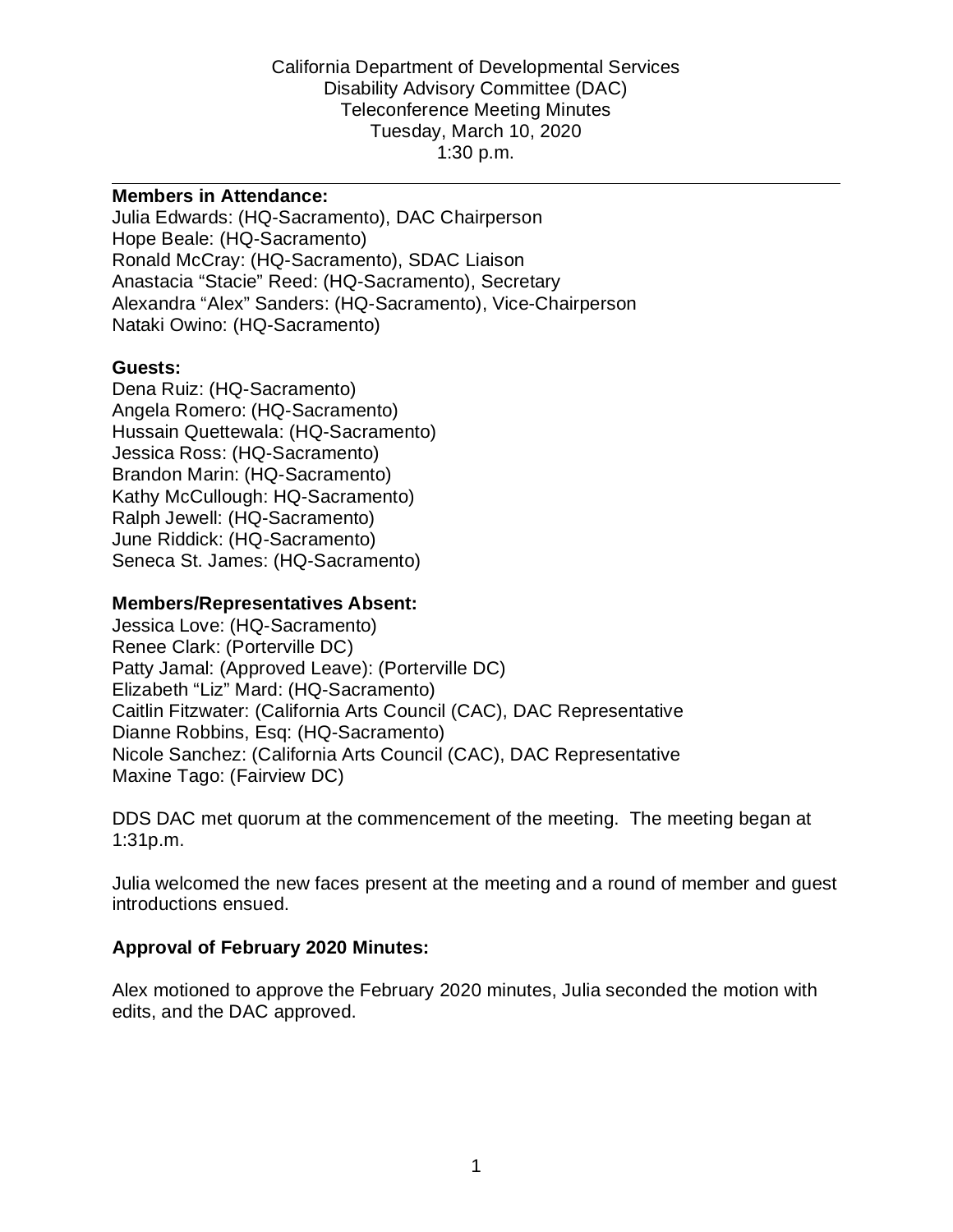#### **Sub-committee Reports:**

• **Speakers and Trainings Subcommittee:** 

### **Update on Presentation by Nadine Burke-Harris**

- • Julia mentioned that Dianne's advice at the last DAC meeting in February 2020 was wise.
- her present on trauma informed care. • Dianne had recommended that we consult with the Director's Office on our plans to contact Dr. Burke-Harris for the possibility of having

 John is working on Nancy's questions, and Mario is awaiting the outcome from John Doyle. • Mario Solis consulted with John Doyle. As it turns out Nancy had questions when John Doyle presented the idea to her. Currently,

### **CHP-CDSS Disability Faire Teleconference**:

- • Stacie Reed shared her notes on the California Highway Patrol Disability Fair teleconference which was conducted on February 20, 2020. The call covered: (CHP) and California Department of Social Services (CDSS)
	- o Last year's Disability Fair was very successful.
	- Newsom will also be invited. CHP's DAC Chair, Sean Coyle o The 2020 Disability Fair will be held in August instead of July in an effort to attract visiting legislators. Governor Gavin thinks that the legislators who have Americans with Disability Act (ADA) related bills may be interested in attending.
	- translate for any interviews with fair attendees. o Local media will be advised of the Disability Fair, including Telemundo. A Spanish speaking individual will be on call to
	- go to print in April 2020. o The draft flyer for the Disability Fair will be available at the next SDAC meeting in March 2020 or through Sean with CHP. Once the flyer is approved by CHP and CDSS, it will
		- **DAC Action Item:** Stacie to get a copy of the flyer and share with the members upon receipt.
	- o There will be an awards ceremony at this year's Disability Fair, which will provide challenging, travel-wise, for the nominees who are not local.
	- options as the one held in 2019. o The 2020 Disability Fair will have the same entertainment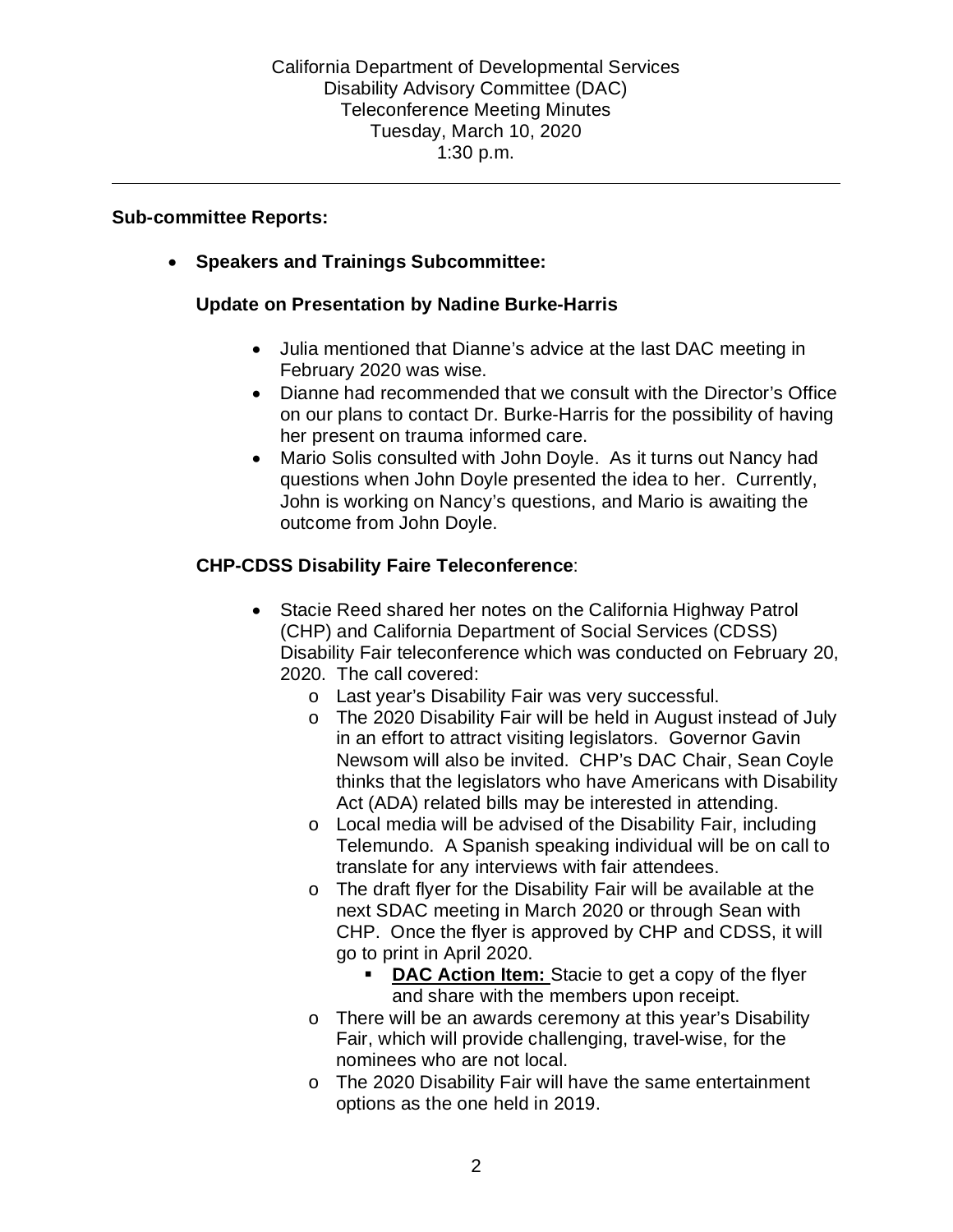Disability Advisory Committee (DAC) Tuesday, March 10, 2020 1:30 p.m.  $1:30 p.m.$ California Department of Developmental Services Teleconference Meeting Minutes

- o There will be an art contest again this year.
- o Sean also indicated that there is a master list of DAC participants for the Disability Fair available through him**.** 
	- **DAC Action Item:** Stacie will procure a copy of the master list of participants and share with the members upon receipt.

- $\circ$  Julia voiced that this is a great opportunity to the different DACs to interface with each other and the public.
- activities that can be presented at the Disability Fair. We need some creative infusion! o Julia encouraged the DAC to start thinking about new
	- **DAC Action Item: Dena Ruiz stated that she would** bring the activity box to the next meeting so the DAC can see what we have done historically.
- o Dena advised that OHRAS wants the DAC to take a larger role in the Disability Fair this year. The DAC was amenable to this idea.
- DAC's responsibility. o Dena indicated that setting up and breaking down is the
- DAC to participate at the DAC booth (i.e. set up, activities o Julia asked Brandon Marin if his Sacramento City Unified School District students would be interested in assisting the and creative infusion, etc.) Brandon thought it was a great idea.
	- **DAC Action Item**: Stacie to procure official minutes from this teleconference from Sean Coyle once the minutes become available.

### • **DAC Recruitment and Renewals**

- All DAC membership applications were vetted and approved by the Recruitment and Renewals Subcommittee.
- • Julia advised that all DAC membership applications were submitted applications went to the Director on March 4, 2020. to the Director's office and pending approval. Dena advised the
- • The DAC is going to have a lot of new members coming on board, which is great!

### • **Signage and Logo Subcommittee**:

• Alex indicated that projects in this subcommittee are still on hold following the completion of the Department's signage and logo contest. The committee has nothing new to report at this time.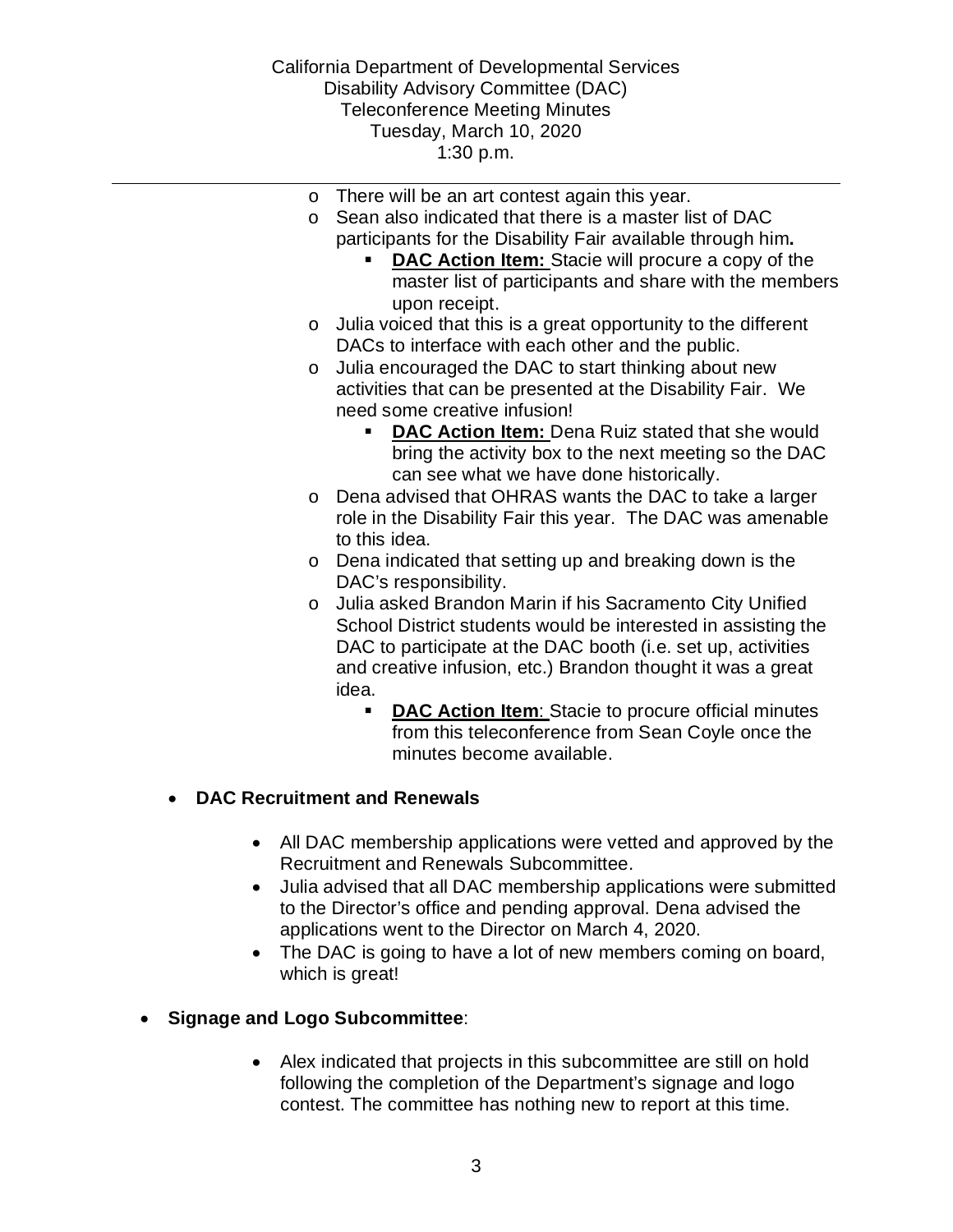the only member is Ron. • Julia called for volunteers to join this committee because as of now,

- Julia encouraged the membership to think of new and exciting ideas for the DAC's logo.
- Kathy mentioned that there are creative individuals who would do a great job with the DAC logo. Julia also mentioned that there are DAC applicants who are creative and becoming members!

## • **ADA Taskforce Subcommittee**

- Jessica Ross accompanied Alex and Ron on their ADA monthly survey of the building. She reported that most of the fixes, which included new batteries for soap and paper dispensers, have been made.
- • Alex mentioned that building management stated that toilet paper dispenser modification may become a building wide project.
- Allenby Building. • Julia updated the membership on the ADA compliance at the
- • Julia stated that an individual reported to her that the cubicles are not big enough for a wheelchair bound person to pivot in, and would need to take off the foot rests to get in and out of the cubicle. She stated that the Department is working on this issue and additional updates will be provided at the next meeting.
- bathroom on the first floor. • Alex mentioned that she and Dianne were talking with the building manager who mentioned that there is no money in the budget to repair the automatic double doors leading to the loading dock and
	- o A door-stop and sign has been made for the heavy wooden door outside the bathroom.
- the double doors with the building manager. Kathy suggested doing a survey of DDS employees to see how many employees use the showers in this bathroom. It would be a good way to determine if the DAC wants to pursue the issue with
	- o **DAC Action Item**: DAC to ask Dianne for legal input about sending this survey to Department employees.

### • **DDS DAC Homepage Subcommittee**

 • Hussain suggested having a meeting or two to review the ideas he has collected for the homepage, prior to the next DAC meeting.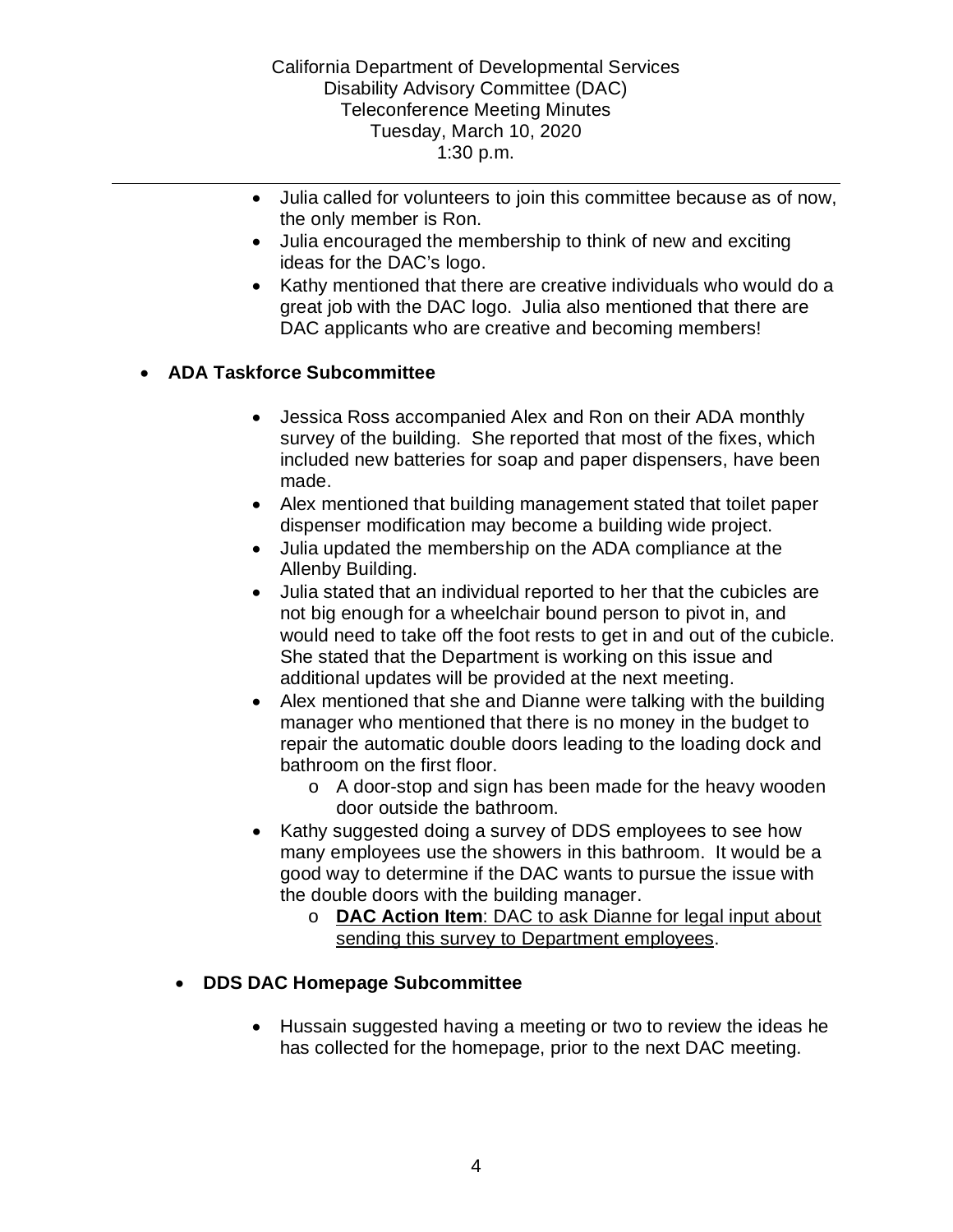• Meeting invites to subcommittee members are forthcoming from Hussain.

### • **Annual By-Law Review Subcommittee:**

- for review! • Julia provided a status of the DAC By-laws. The first cut is ready
- The updated By-laws will be sent to Mario, Dianne, and to the members to review before sending to the Director's office for approval.

## • **DDS CAC DAC Charter Subcommittee:**

- • Julia reported that since CAC is not present at this meeting.a meeting will be scheduled with CAC to inquire about the efficacy of keeping the CAC as members.
- with a quick start guide to facilitate starting their own DAC. • Julia suggested that the DDS DAC may be able to assist he CAC
- Julia will be reaching out to them to find out what they would like to do.
- has been developed and is a tool that can be used for any other • An interagency DAC Charter and Memorandum of Understanding agency that comes along who may want to partner with DDS' DAC.

### **Announcements**

• The DAC had nothing to report at this time.

### **Old Business**

• The DAC had nothing to report at this time.

### **New Business**

### **Disability Survey**

- 19795(b)(2), the Department must ensure that at least two thirds of the DAC members are individuals with disabilities. • Julia mentioned that in accordance with Government Code
- determine if the DAC meets the two thirds requirement. 5 • Historically, a survey has been conducted of the membership to